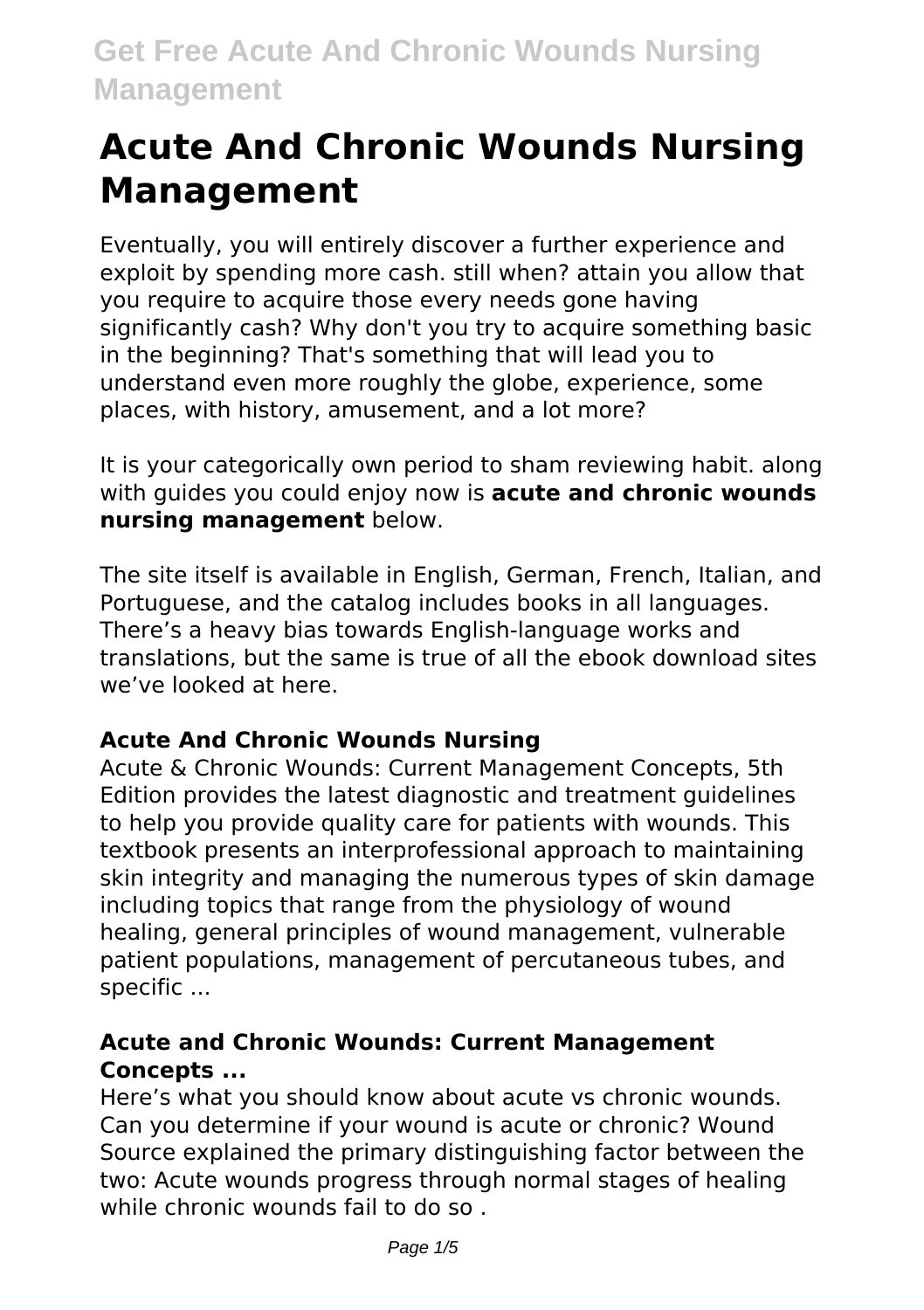#### **What is the difference between acute and chronic wounds?**

Acute & Chronic Wounds: Current Management Concepts (Acute and Chronic Wounds Current Management Concepts) [Ruth Bryant, Denise Nix] on Amazon.com. \*FREE\* shipping on qualifying offers. Acute & Chronic Wounds: Current Management Concepts (Acute and Chronic Wounds Current Management Concepts)

#### **Acute & Chronic Wounds: Current Management Concepts (Acute ...**

Although there is no true definition for acute and chronic wounds, it is widely accepted that the following is true: acute wounds progress through the normal stages of wound healing and show definite signs of healing within four weeks, while chronic wounds do not progress normally through the stages of healing (often getting 'stalled' in one phase) and do not show evidence of healing within four weeks.

## **The Difference Between Acute and Chronic Wounds**

Acute wounds Acute wound infections tend to be caused by a single organism, as opposed to chronic wounds, in which there may be several pathogens. Acute wounds showing signs of spreading or systemic infection should be managed with systemic antibiotics (Edwards-Jones and Flanagan, 2013).

#### **Diagnosing and managing infection in acute and chronic wounds**

An acute wound becomes a chronic wound when it does not follow the correct healing stages. See examples of acute & chronic wound management concepts.

#### **Acute and Chronic Wounds - Wound Care Management ...**

A different approach to chronic wound care. The National Institute for Health and Care Excellence recommends patented monofilament fibre technology, Debrisoft, for the treatment of acute and chronic wounds in the NHS. There are 2.2 million longstanding wounds in the UK, costing the NHS £5.3bn annually. The cost of wound care in the UK is rising and is putting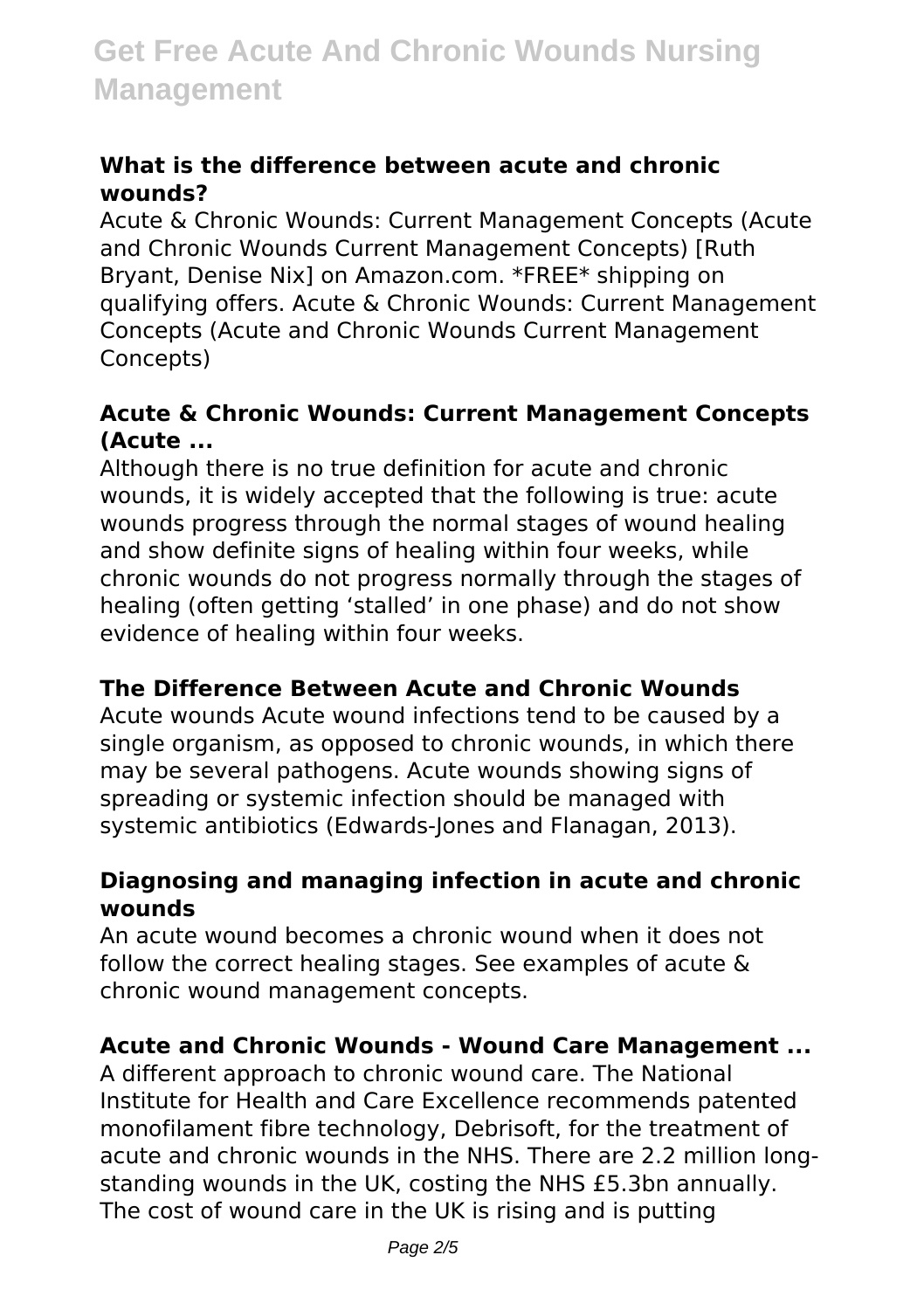# **Get Free Acute And Chronic Wounds Nursing Management**

considerable strain on to the NHS's finite resources.

## **A different approach to chronic wound care | Nursing Times**

Figure. IF A WOUND CARE NURSE is not available, the clinical nurse may be the first caregiver to assess changes in a patient's skin. Managing these changes, including wounds, can be challenging, as patients present with diverse disorders and tissue damage can range from superficial to deep.

## **Wound Care 101 : Nursing2020**

Is produced by all acute and chronic wounds (to a greater or lesser extent) as part of the natural healing process. It plays an essential part in the healing process in that it: Contains nutrients, energy and growth factors for metabolising cells Contains high quantities of white blood cells

# **Clinical Guidelines (Nursing) : Wound assessment and ...**

Finally, unlike their chronic counterparts, acute wounds are generally characterized by low bacterial burden. Chronic wounds (right) often have high incidence of bacterial biofilms, leading to persistent inflammation, excessive proteolysis, and degradation of critical growth factors, receptors, and/or ECM.

#### **Acute and Impaired Wound Healing: Pathophysiology and ...**

Although these wounds are considered acute surgical wounds, they are actually chronic wounds from day one of the patients' operation. These patients are often critically unwell, anaemic due to blood loss and the wounds are often heavily colonised with bacteria which are all factors that will delay these wounds from healing making them chronic in nature.

## **Blog: Wounds - acute or chronic? - Nursing in ...**

Acute wounds VS. chronic wounds Acute woundsare those that normally heal through the routine processes of hemostasis, inflammation, proliferation and remodeling. Wound healing process in acute wounds follows routine mechanisms.

# **A comprehensive care for chronic wounds | Bangkok**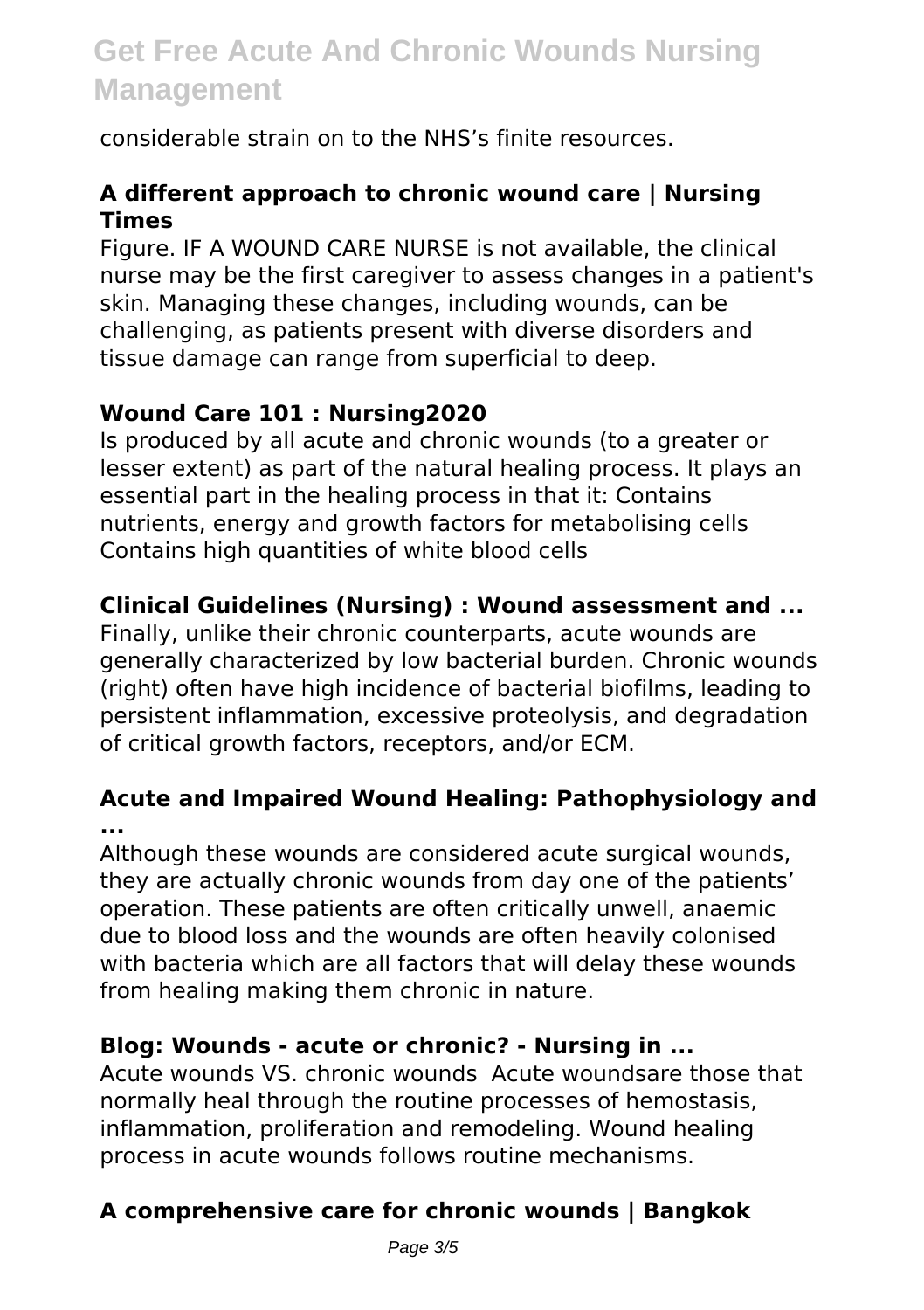# **Get Free Acute And Chronic Wounds Nursing Management**

#### **Hospital**

The primary distinguishing factor between these two types of wounds is that acute wounds will progress through the normal stages of healing, while chronic wounds will not. If untreated, chronic wounds can result in further complications including infection, which causes inflammation and pain.

#### **Distinguishing Differences Between Acute And Chronic Wounds**

The first step is to determine whether the wound is acute or chronic. A chronic wound is one that fails to heal within a reasonable time—usually 3 months. An acute wound heals more quickly, causing minimal functional loss in the part of the body with the wound. Identifying the cause of the wound also is essential.

#### **Caring for chronic wounds: A knowledge update - American Nurse**

Get this from a library! Acute & chronic wounds : nursing management. [Ruth A Bryant;] -- Focusing on a multidisciplinary approach, Acute and Chronic Wounds: Nursing Management, 2e, provides a resource for health care providers challenged with the care of acute surgical wounds and all ...

#### **Acute & chronic wounds : nursing management (Book, 2000 ...**

of Acute and Chronic Wounds reflect the collaborative work of a multidisciplinary taskforce including dietitians, midlevel providers, nurses, pharmacists, physical therapists, and physicians, as well as health care professionals with advanced certification in wound care.

#### **Prevention and Management of Acute and Chronic Wounds**

Is it a fresh (acute) or longstanding (chronic) wound? For the purposes of this HELP guide, an acute wound . is one that is less than a few days old, whereas a chronic wound is one that has been present more than a week. Acute Wound Chronic Wound. Acute wounds. When evaluating a patient that comes to you with an . acute wound, the first step is to control blood loss and